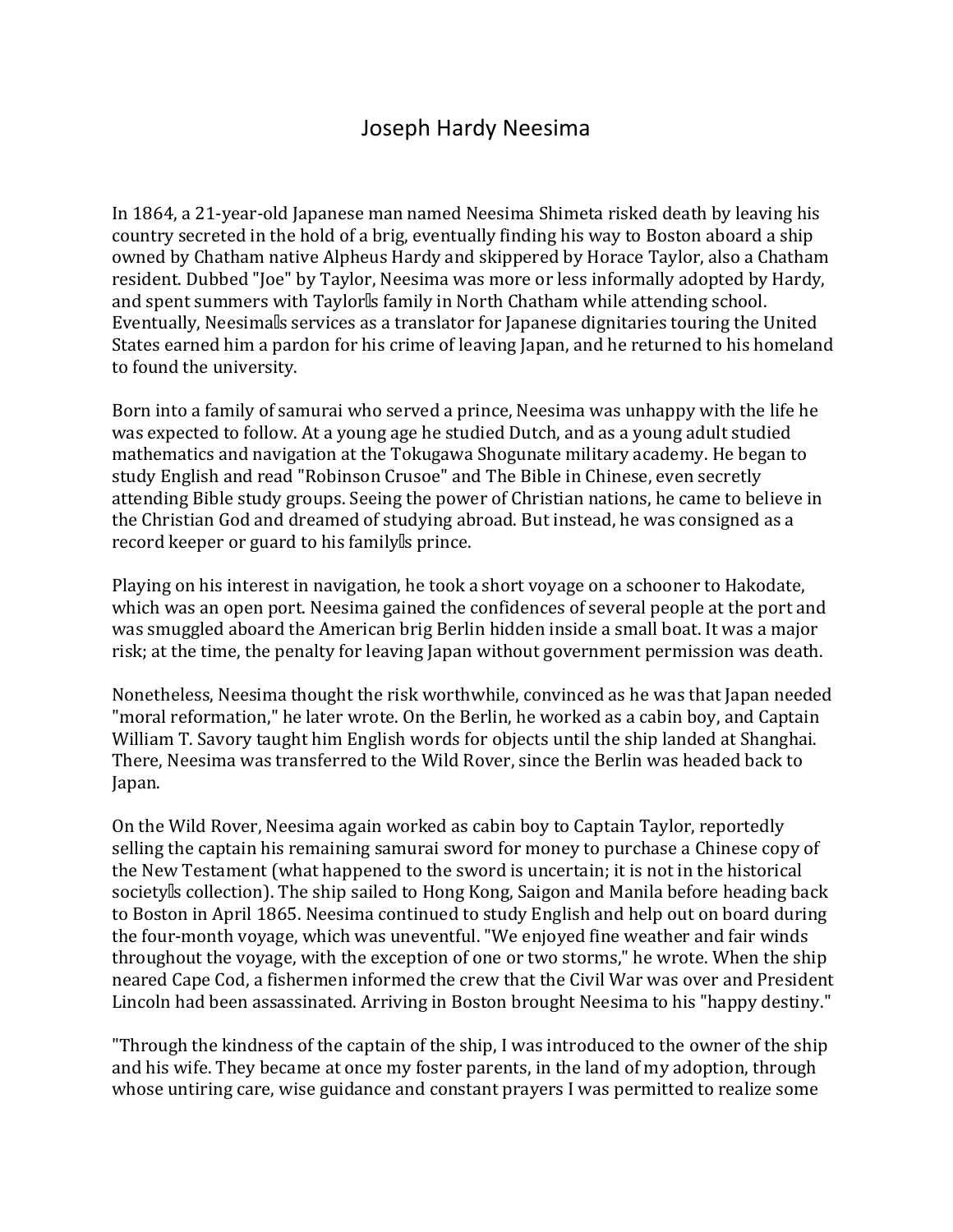dreams I used to dream at home so often and so vaguely in my younger days," he wrote. He adopted the name Joseph Hardy Neesima in his benefactor's honor.

Hardy, a Chatham native whose shipping company was among New England's most successful, was impressed with the young man. Hardy sent Neesima to Phillips Andover Academy, where he was an alumni and trustee, and later to Amherst College, where he was also a trustee. Many summers were spent at the Taylor home on Kendrick Road in North Chatham, where Neesima continued to study but also took time out to go walk the beach and dig clams.

"It is a rather quiet place," he wrote in a letter to Mrs. Hardy, "but I like it more than a noisy city because the quietness of nature leads me to quiet meditation." It's unclear whether Neesima spent more time in Chatham, or if he spent all of his summers here.

Neesima received a bachelor of science degree from Amherst —the first Japanese to receive a degree at a Western institution of higher learning —and graduated from Andover Theological Seminary in 1874. He was ordained at the Mount Vernon Congregational Church in Boston on Sept. 24, 1874, as a "missionary pastor" for the Japanese people.

While he was in school, Neesima served as an aid and interpreter for Japanese officials both in the United States and Europe. This allowed him to observe educational systems in both regions, and he apparently began formulating his views on how to adopt these philosophies in his own country. He also made valuable connections, and this service apparently also earned him a pardon from his crime of leaving the country.

Before returning to Japan in late 1874, he solicited donations toward the establishment of a Christian school. With the government's approval and \$5,000 in gifts, he did just that a year later, founding Doshisha (which means "One Endeavor") in Kyoto.

The school grew from six to 250 students over the course of the next decade, and Neesima again visited the United States in 1885, afterward overseeing the conversion of the school to a university. In 1889 he was granted an honorary degree by Amherst College, and Doshisha established exchange programs with Mount Vernon Church and, eventually, Amherst and several other U.S. schools.

He died, apparently of peritonitis, in 1890. Although he had married, he left no family. Today, Doshisha University has more than 20,000 graduate and undergraduate students.

\_\_\_\_\_\_\_\_\_\_\_\_\_\_\_\_\_\_\_\_\_\_\_\_\_\_\_\_\_\_\_\_\_\_\_\_\_\_\_\_\_\_\_\_\_\_\_\_\_\_\_\_\_\_\_\_\_\_\_\_\_\_\_\_\_\_\_\_\_\_\_\_\_\_\_\_\_\_\_\_\_\_\_\_\_\_\_\_\_\_\_\_\_\_\_\_\_\_\_\_\_\_\_\_\_

From: Hideo Isso <deoisso@mac.com>View Contact To: whitneydurand@yahoo.com; saldurand@yahoo.com Sun, July 11, 2010 6:31:14 PM 2 Files View Slideshow Download All Hardy家系図.jpg (307KB); 09-9-17.2.004.jpg (154KB)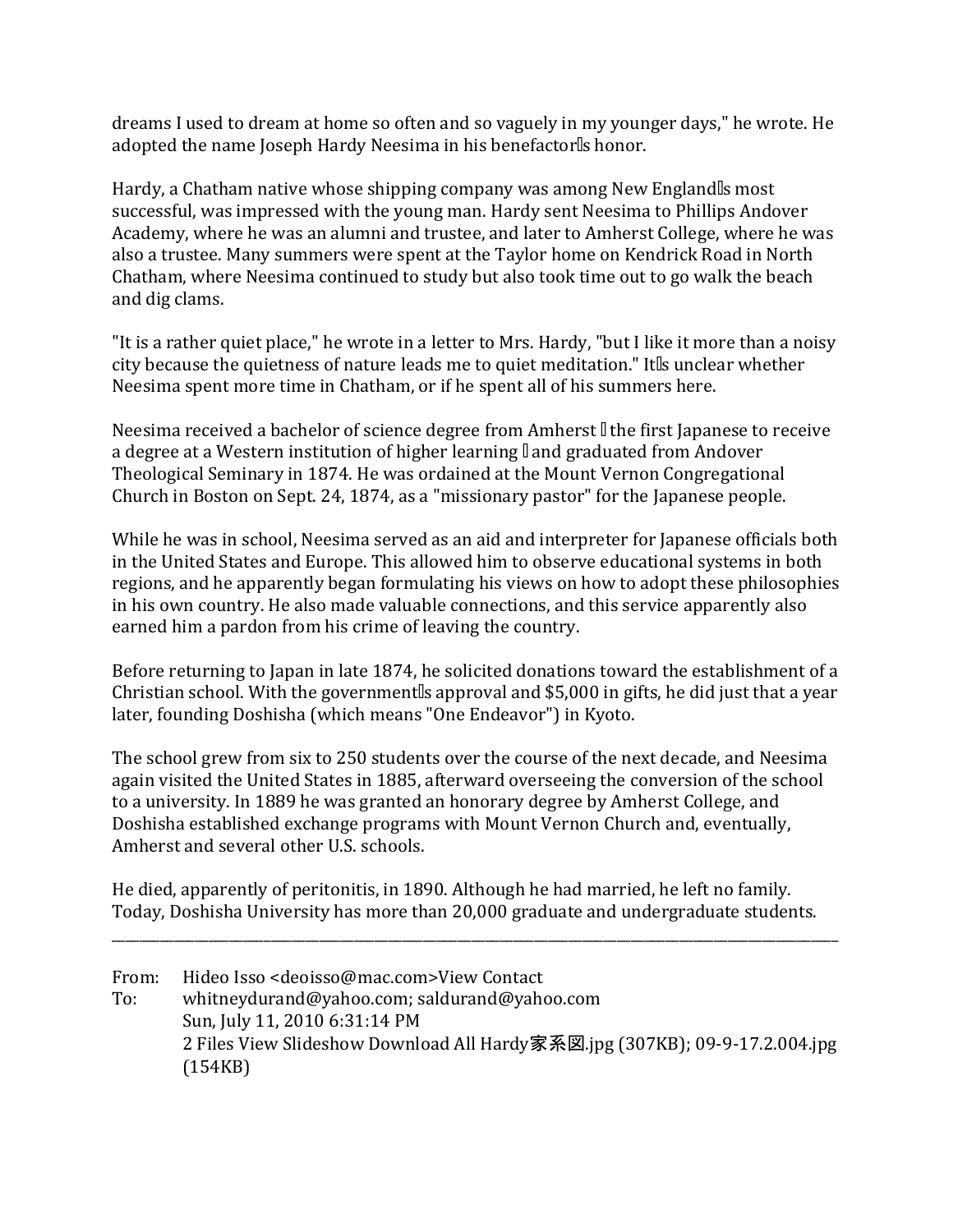Dear Mr. and Mrs. Durand,

Firstly, please allow me to introduce myself. I am Hideo Isso, Japanese filmmaker of Tokyo, Japan. I made a 47-minute documentary on Rev. Joseph Hardy Neesima almost a decade ago and am now involved in making a revised one having more information about the Hardy family.

As you may know, Mr. and Mrs. Alpheus Hardy of Boston had sent Neesima to Phillips Academy at Andover, Amherst College and Andover Theological Seminary. I understand that without their financial support Neesima would have not studied there. Returning to Japan at the end of 1874, he founded a small English school in Kyoto in 1875, and now it expands to one of the largest Christian Universities in Japan. Believe it or not, Doshisha University has now some 27,000 students including post graduates.

In fact, Doshisha expects me to deliver a talk on the Hardy family on August 7. Quite frankly, I have learned a lot from your website and there's one thing I would like to ask. Would it be possible for you to grant permission to use a photo of Thornton Sherburne Hardy introduced at your website. I am quite sure the audience (the Doshisha professors and fellows) will be excited to see it at my slide show. Thank you for your cordial consideration.

Warmest regards,

Deo

ps: The family trees of the Hardys that both Doshisha and I made will be attached for your reference.

\*\*\*\*\*\*\*\*\*\*\*\*\*\*\*\*\*\*\*\*\*\*\*\*\*\*\*\*\*\*\*\*\*\*\*\*\*\*\*\*

Hideo ISSO e-mail: deoisso@mac.com <mailto:deoisso@mac.com> cell phone: (+81)90-8807-5364 fax/phone: (+81)50-3127-6417 post address: Suite 422, 4-12-22, Yotsugi, Katsushika-ku, Tokyo 124-0011 Japan \*\*\*\*\*\*\*\*\*\*\*\*\*\*\*\*\*\*\*\*\*\*\*\*\*\*\*\*\*\*\*\*\*\*\*\*\*\*\*\*

The family tree Doshisha University officially made (although they excuse it is not perfect) The family tree I have made.